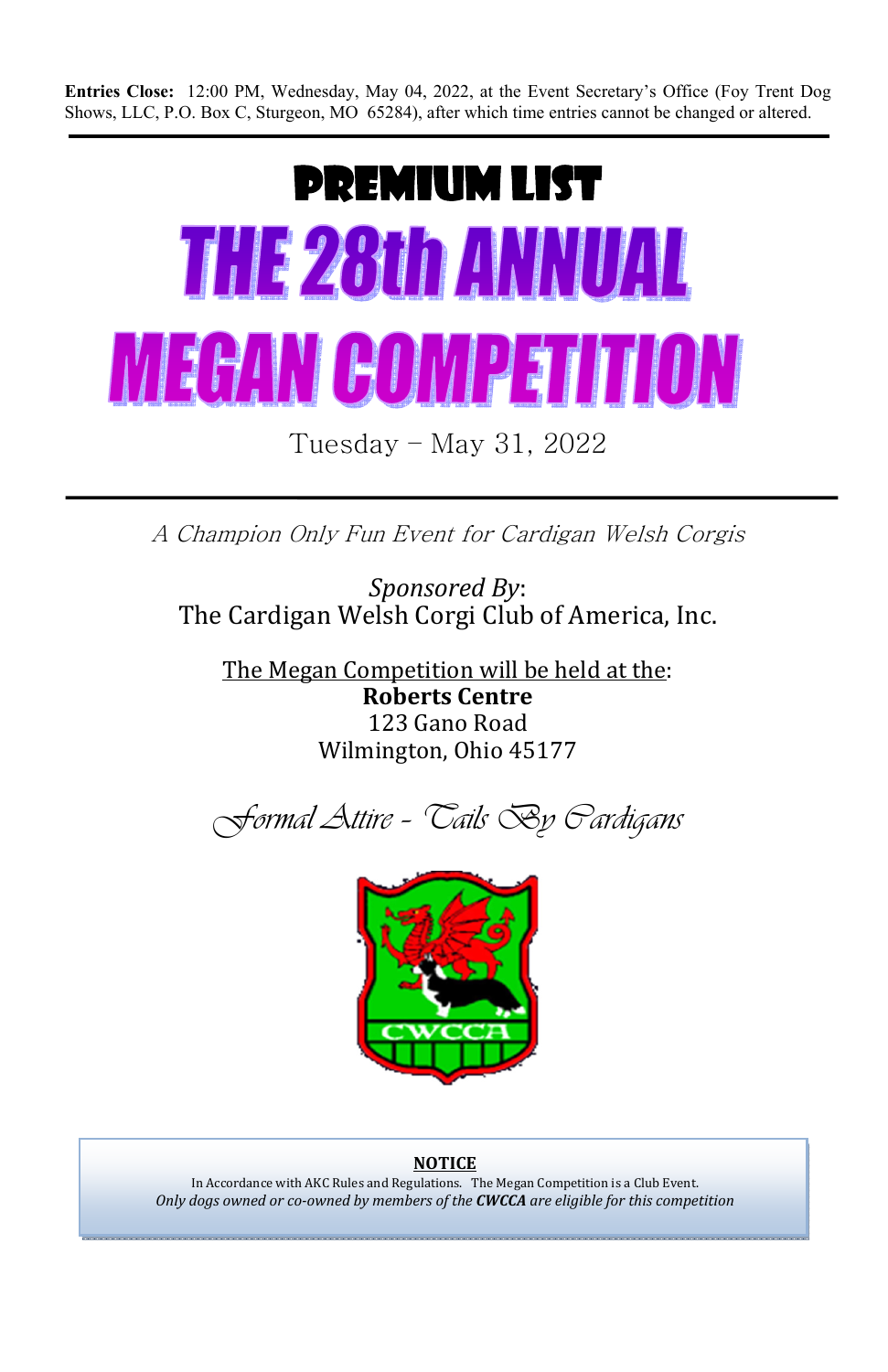# **Cardigan Welsh Corgi Club of America, Inc.**

## **JUDGES**

## **ALTERNATE JUDGES**

**COMMITTEE** 

Event Secretary ------------------------------------- Foy Trent Dog Shows, LLC

P.O. Box C Sturgeon, MO 65284 Email: info@foytrentdogshows.com

## **DEDICATION**

The Cardigan Welsh Corgi Club of America, Inc dedicates the Megan Competition to the memory of Roberta Holden Bole, who brought the first Cardigans to this country in 1931. She was the guiding force behind the formation of the Cardigan Welsh Corgi Club of America in 1935. She organized many of the early Cardigan supported shows and Specialties.

In all, Mrs. Bole imported more than 20 Cardigans. Some died in transit. Others she was never able to register. Nevertheless, through her continuing efforts, she was able to launch the breed in this country for all of us to enjoy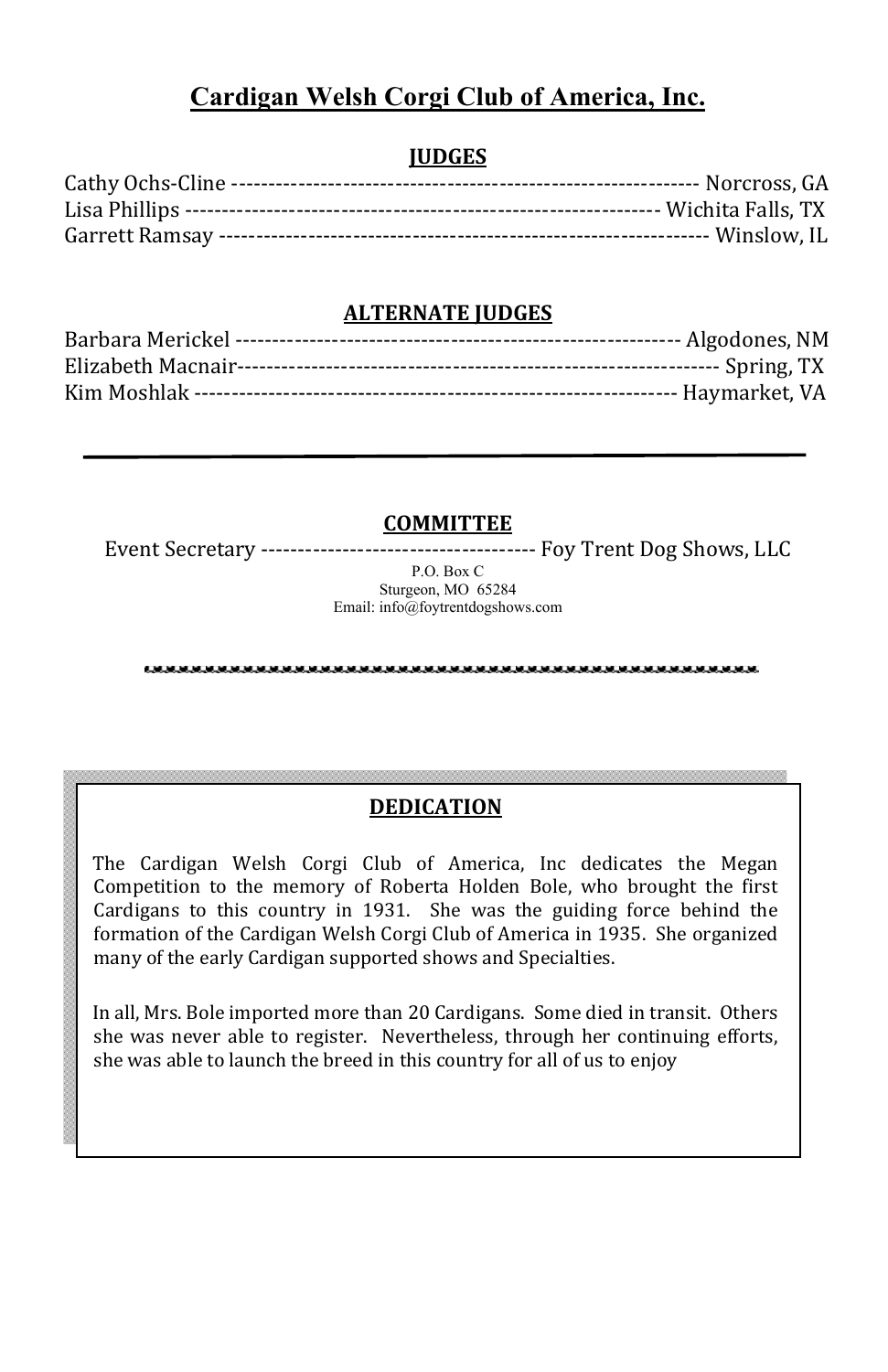# RIBBON PRIZES

| <b>Runner Up to Best Cardigan Welsh Corgi ------------------------------ Red, White &amp; Green Rosette</b> |  |
|-------------------------------------------------------------------------------------------------------------|--|
| <b>Best of Opposite Sex to Best</b>                                                                         |  |
|                                                                                                             |  |
| <b>Breeder of the Best Cardigan Welsh Corgi ---------------------------- Red, White &amp; Green Rosette</b> |  |

# **TROPHIES**

| Breeder of the Best Cardigan |  |
|------------------------------|--|
|                              |  |
| Runner Up to Best Cardigan   |  |
|                              |  |
| Best of Opposite Sex to      |  |
|                              |  |

Trophies and ribbons are provided by the members and friends of the Cardigan Welsh Corgi Club of America, Inc.

# MEGAN MEDALLION

The Megan Medallion bears a likeness of the first American Champion, MEGAN, and has been made possible through the generosity of the Cardigan Welsh Corgi Club of America as well as the kindness of its members and friends

THE MEGAN COMPETITIO

| Approved | $01-27-1996$     |
|----------|------------------|
| Modified | $10 - 02 - 2004$ |
| Amended  | $10 - 15 - 2010$ |
| Amended  | $09 - 27 - 2014$ |
| Amended  | $02 - 13 - 2022$ |

*(Dedicated to the memory of Roberta Holden Bole and her beloved Champion, Megan, the First American Champion Cardigan)* 

1. **SPONSOR AND PURPOSE:** This competition is sponsored by the Cardigan Welsh Corgi Club of America, Inc. **(CWCCA)** for the purpose of bringing together outstanding Cardigan Welsh Corgis so that their virtues may be assessed and appropriately recognized.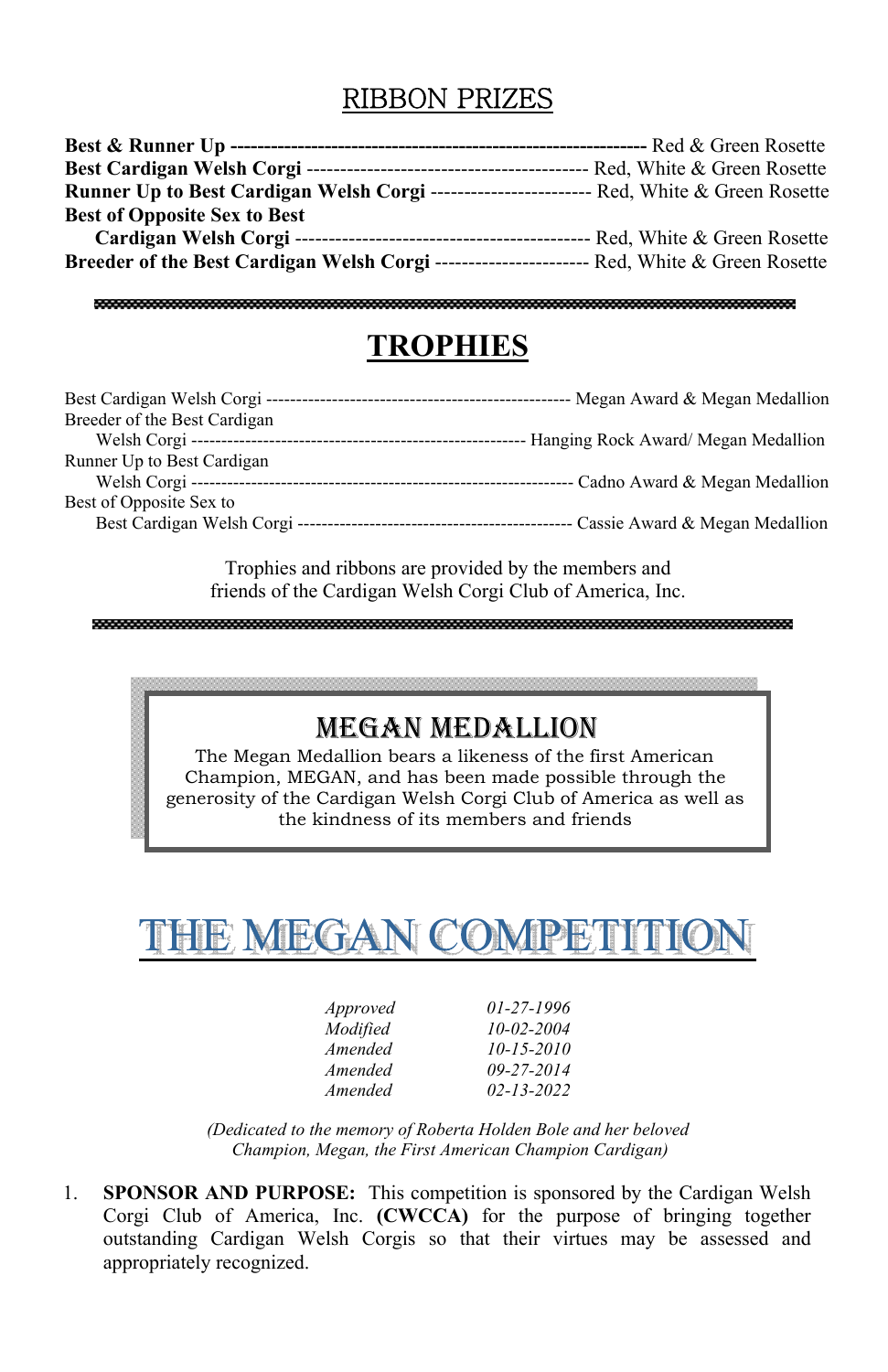- 2. **ELIGIBILITY:** This competition is open to all Cardigan Welsh Corgis worldwide that have completed the requirements for a conformation championship. AKC approval of this event is not required as this competition is considered a conformation style club event; however, AKC does require that entries in this competition be restricted to dogs owned or co-owned by members of the CWCCA at the time of entry. Spayed or neutered champions, regardless of age, are eligible for this competition.
- 3. **AWARDS**: Through the generosity of the members and friends of the CWCCA, this competition offers the following awards:
	- a. *Best & Runner Up –* in each of the eight classes divided by sex & color receive a rosette
	- b. *Best Cardigan Welsh Corgi* the Megan Award and Megan Medallion
	- c. *Breeder of the Best Cardigan Welsh Corgi* the Hanging Rock Award & Megan Medallion. This is automatically given to the breeder of the dog winning the Megan Competition
	- d. *Runner-Up to Best Cardigan Welsh Corgi* the Cadno Award & Megan Medallion
	- e. *Best of Opposite Sex to Best Cardigan Welsh Corgi* the Cassie Award & Megan **Medallion**
- 4. **GUIDELINES AND RULES:** The Megan Competition will be governed by the following guidelines and rules.
	- a. Three judges and two alternates for this competition will be selected by the CWCCA membership (*Revised 2004*). Judges will be limited to those breeders who have a minimum of ten (10) years' experience in the breed. Judges will have bred five cardigan litters in their home (not just co-bred) and will have produced five Cardigan champions. Judges must be CWCCA members and will have attended a total of four (4) specialties in the prior six (6) years, two (2) of which must have been at Nationals (*Revised September 2014*). A person is eligible to judge the Megan Competition once every five (5) years
	- b. No officiating judge shall own, co-own or exhibit any entry at the Megan Competition.
	- c. An exhibitor may not exhibit under a judge who has owned, co-owned or handled the entry during the previous year prior to the competition.
	- d. Persons who live in the same household or co-own or co-breed dogs are not eligible to be members of the same Megan Competition judging panel in the same year.
	- e. Exhibitors who live in the same household as one of the Megan Judges are not eligible at that year's Megan Competition.
	- f. A Cardigan dog or bitch having won the Megan Competition is not eligible for any future Megan Competitions.
	- g. Any possible conflict of interest or error in judging procedure should be brought to the attention of the Megan Committee Chairperson and/ or Event Secretary for referral to the CWCCA Board as soon as possible. The CWCCA Board will determine whether, in fact, a conflict exists and will than rule accordingly. Any CWCCA Board ruling will be final.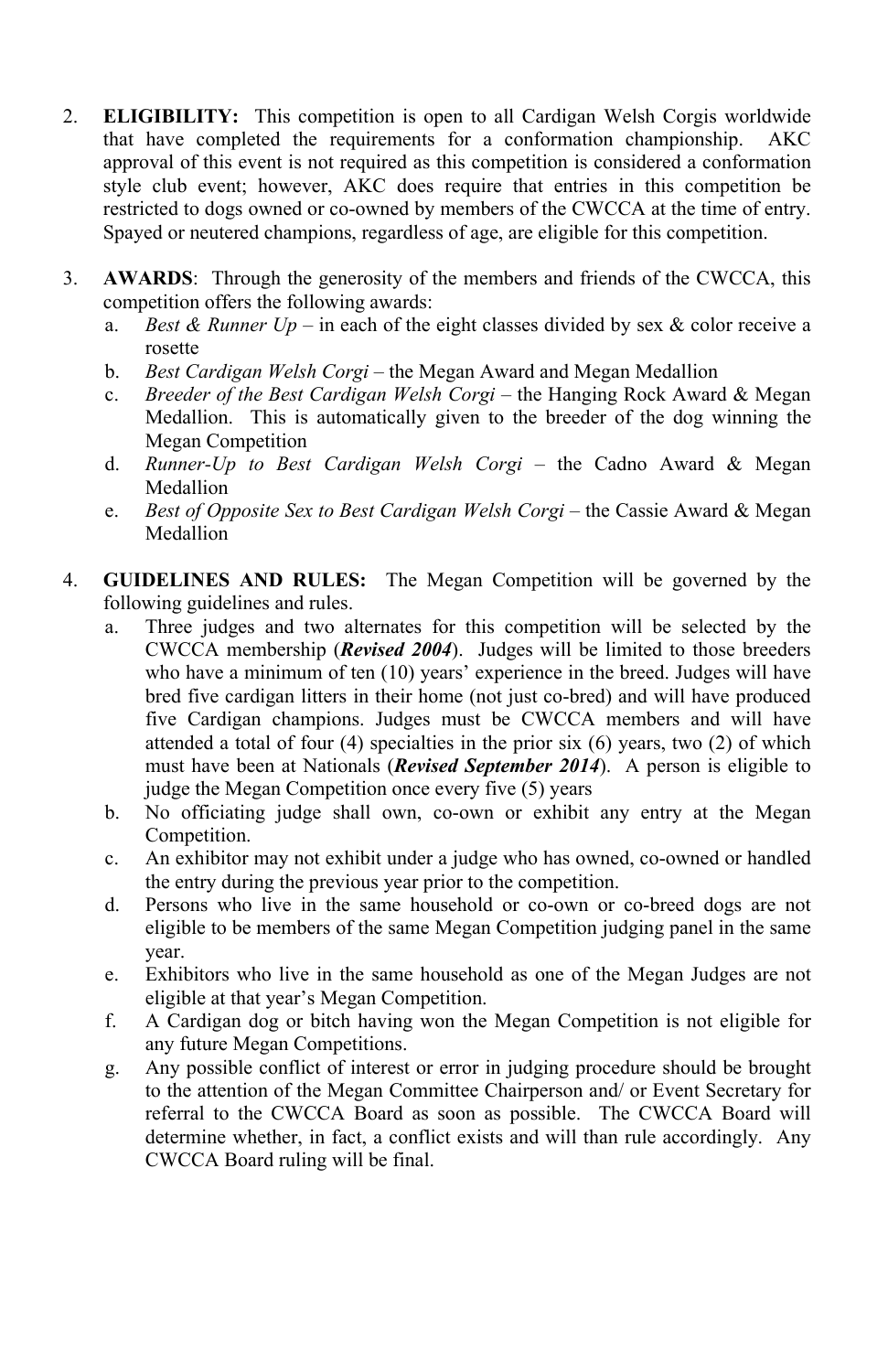- 5. **JUDGING PROCEDURES**: The Megan Competition will be judged by a panel of three (3) judges. Procedures are designed so that the judges must agree on all placements and awards. (*Revised February 2022*)
	- a. **Classes**: There will be eight (8) classes divided by sex and color in the Preliminary Round of competition. The Final Round will be a single class consisting of eight (8) winners from the Preliminary Round. (*Revised February 2022*)

#### **Class Number & Description**

- 1) Red/ Sable Dogs 5) Red/ Sable Bitches
- 2) Brindle Dogs 6) Brindle Bitches
- 
- 
- 3) Black Dogs **►** 7) Black Bitches **►**
	-
- 4) Blue Merle Dogs **►** 8) Blue Merle Bitches **►**
	-
	- *► with or without tan or brindle points*
- b. **Judging Assignments**: Immediately prior to judging a drawing will be held to determine each Individual Judge's Reference Number (Judge 1, Judge 2, and Judge 3), the Megan Competition Chairman will make the judging assignments based on class size and the Judge's Reference Number assigned to each judge. If classes happen to be equal, bitches will be assigned first by their assigned Number. Judging assignments will be as follows: (*Revised February 2022*)
	- 1) Judges (1) and (2) will judge the second largest dog class and the second largest bitch class.
	- 2) Judges (1) and (3) will judge the largest class and two smallest classes of the opposite sex to the largest class.
	- 3) Judges (2) and (3) will judge the remaining three classes.
	- 4) All three judges (1) (2) (3) will judge the final round together. They are tasked with collectively selecting the Best Cardigan Welsh Corgi, Runner-Up to Best Cardigan Welsh Corgi and Best of Opposite Sex to Best Cardigan Welsh Corgi.
- c. **Procedure**: Judging will be divided into a Preliminary and Final Round of competition. The Final Round will follow the completion of the Preliminary Round of all 8 Classes: (*Revised February 2022*)
	- 1) Preliminary Round: Each judge will examine each entry individually on the table and then both judges will stand together while each entry is moved. When preliminary judging of the entire class is completed, the judges will confer and are tasked with selecting the Best and Runner-Up in each class. With all Preliminary Round entrants in the ring, the judges will present the Best and Runner-Up. The Best in Class will move on to the Final Round with the Runner-Up standing by for Megan Runner-Up. All other entrants will be excused from further competition. (*Revised February 2022*)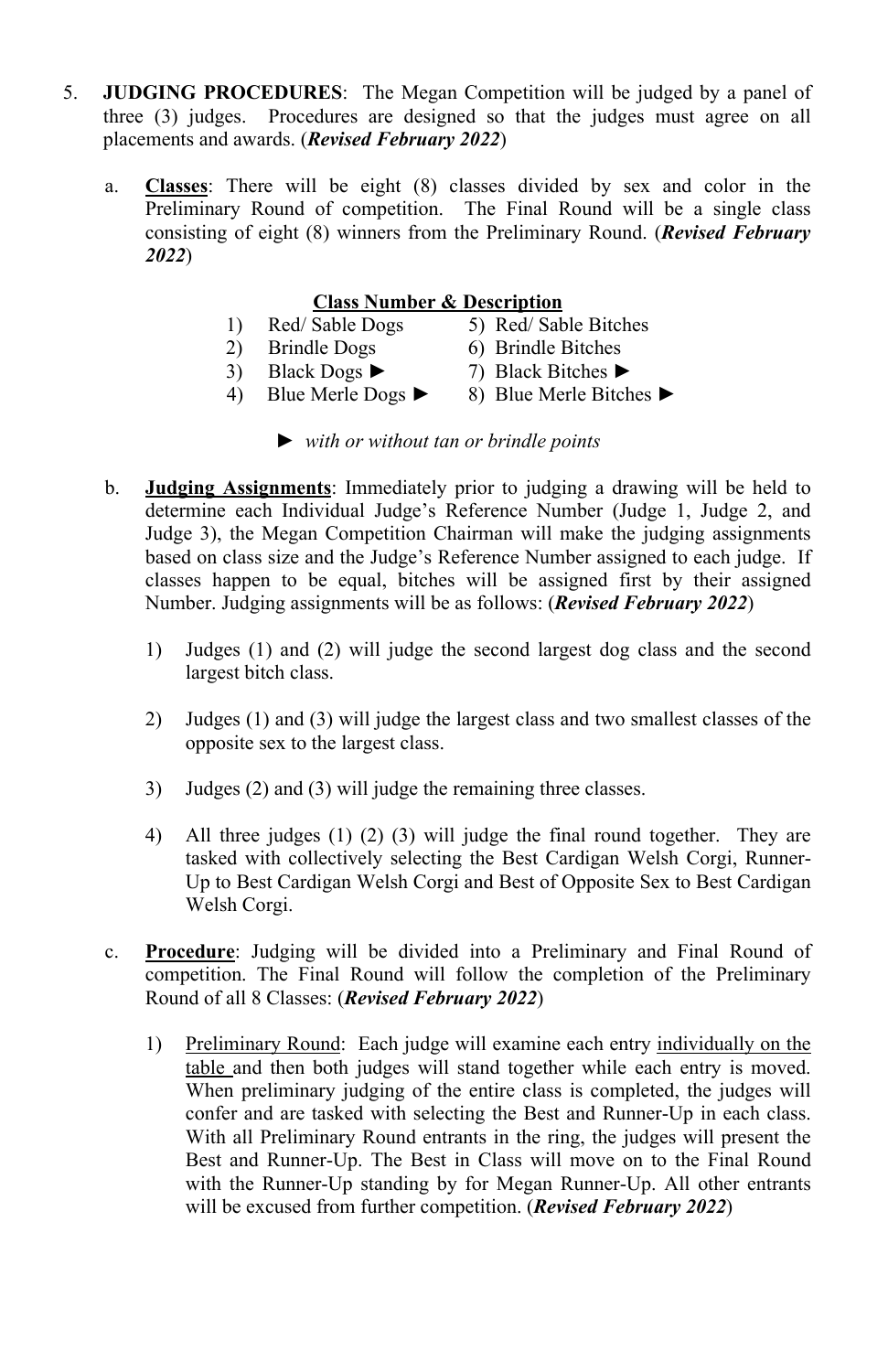- 2) Final Round: The Best of the eight (8) classes will be judged together in the ring by all three judges. Any judge who has not previously examined an entrant will be provided an opportunity to go over that dog/ bitch on the table. Once all dogs have been examined and moved, the judges will make their award for Best Cardigan Welsh Corgi in Megan. The Runner-Up from the class will then enter the ring to be judged for Megan Runner-Up. The award order shall be as follows: (*Revised February 2022*)
	- Best Cardigan Welsh Corgi
	- Runner-Up To Best Cardigan Welsh Corgi
	- Best of Opposite Sex to Best Cardigan Welsh Corgi

The award of Breeder of Best Cardigan Welsh Corgi is automatically given to the breeder of the dog winning the Megan Competition. If the Runner-Up to Best Cardigan Welsh Corgi is of the opposite sex to the winner, the Runner-up is automatically also awarded Best of Opposite Sex to Best Cardigan Welsh Corgi.

#### 6. **ENTRY PROCEDURE**:

- a. Entrants are responsible for obtaining entry blanks from the Event Secretary early enough to meet the entry deadline. Entries must be filed with the Event Secretary no later than the entry deadline.
- b. A CWCCA member must own or co-own the dog at the time of the entry and their name must be listed in the catalog (*Revised February 2022*)
- c. A non-refundable entry fee of **\$25.00** US funds for each entry must accompany the entry. Foreign entries must submit fees as one of the following: US Dollar Money Order, International Money Order or as a certified check in US Funds.